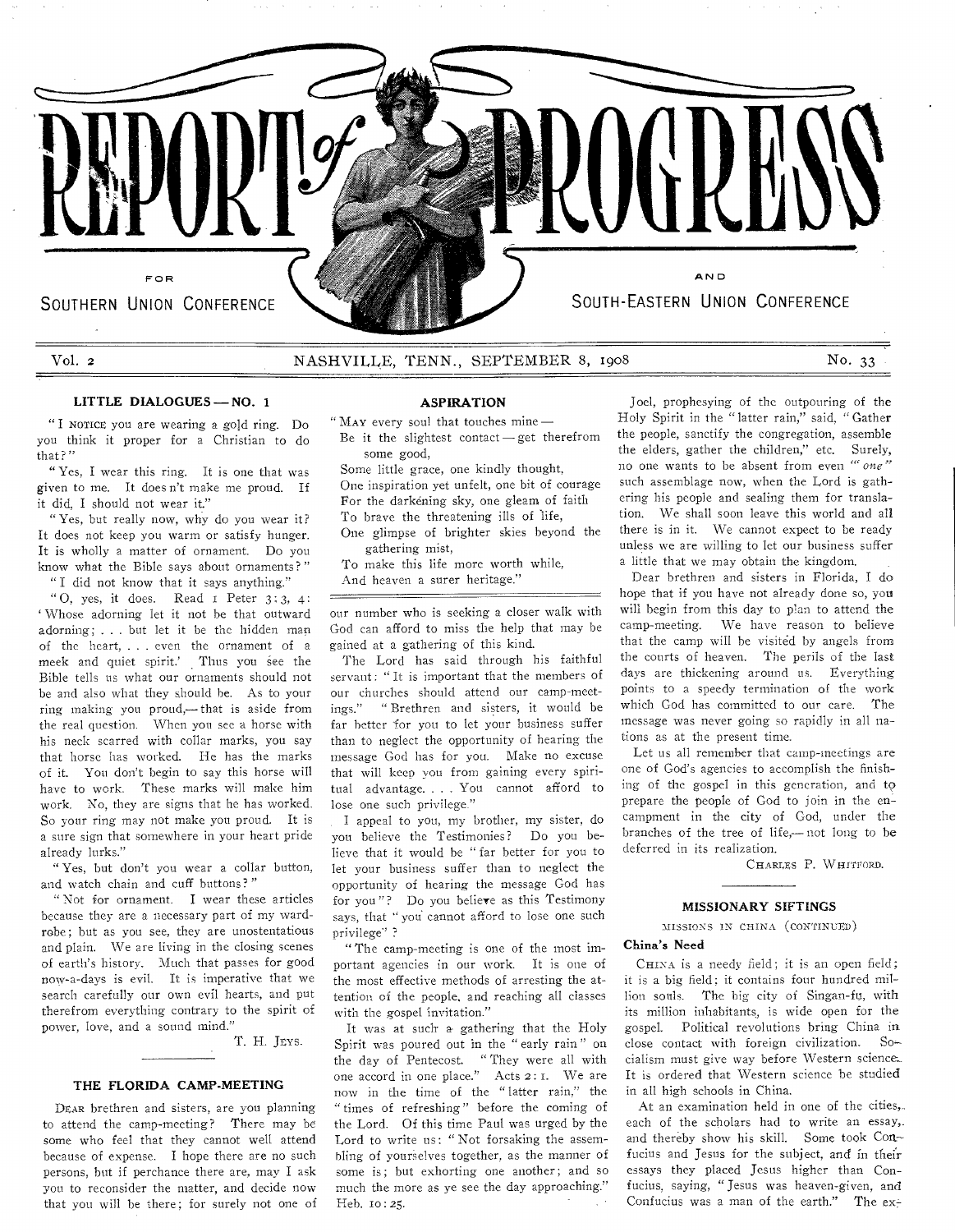aminer was so pleased with this, that, although their essays were not equal to the rest, yet he gave them the highest rank, saying, " This is a step toward the science we need." It is a very -common- thing to hear the Chinese asking for teachers to instruct them about foreign religion and science. I tell this to let you know that the Chinese are seeking for knowledge. There seems to be a hungering after knowledge.

The best way to reach the people is to give them reading matter which contains present truth. China differs from other heathen fields — it is a literary country. Now-a-days the Chinese are more ready to buy books than ever before. God has opened for us a door of great value. A threefold effort can be carried on here; first, translating and distributing tracts among the Chinese; second, work among the sailors on the trading and war ships, and third, labor for the neglected foreigners in and around the old, as well as in the newly opened ports. What will *you* do Mrs. W. M. CROTHERS.

*(To be continued.)* 

#### **THE WORK IN TENNESSEE**

AUGUST 28 to 30 I visited the tent at St. Bethlehem, Tenn., where Brethren Kilgore, Lowry, and Spaulding have been holding meetings. Because of the Methodist meeting in their church near by, the brethren stopped meetings in the tent for a few days, at the same time Brother Lowry and his wife went back to Shiloh, where they had held meetings a short while before. Here they met Brother Spaulding returning from Hustburg, and held a few days' meetings. They report eight or ten Sabbath-keepers, that they hope will prove true to their convictions.

The interest at St. Bethlehem, Brother Kilgore says, is a little hard to build up again. The tent will remain here until time to take it down for camp-meeting in Memphis, Term., Oct.  $I - I$ o. W. R. BURROW.

#### **CAMP-MEETINGS**

**I** WAS glad to read in REPORT OF PROGRESS the article, " Do Camp-meetings Pay? " Many of our people do not realize the work, time, and expense of preparing for meetings of this kind, or the benefit that may be derived from attending them, or more would avail themselves of the opportunity.

When we tell the people of the Sabbath and its importance, and they say (as many do) that they would like to keep it if their business would allow, we at once conclude that they consider their business of the most importance. The same principle is involved in allowing our business or work to keep us from these important meetings.

The Lord has appointed the camp-meeting as a means of spiritual strength for his people, and of reaching the world with the message. Hundreds of our people date their conversion and baptism from some camp-meeting, and hundreds of others point to a camp-meeting where they became interested in the message. Let us all begin to lay our plans now

to attend the camp-meeting next fall, and allow nothing to keep us away.

Some day in the near future the Lord is going to pour out of his Holy Spirit at these gatherings, and we want to bring ourselves and our children under its influence. Every time we stay away from camp-meeting, we are the loser spiritually, and not only do we sustain a great loss, but our families, our church, our conference, and the cause of God are affected. Brethren, let us arouse, shake ourselves, and put forth greater efforts to attend these annual gatherings.

*Birmingham, Ala. C.* C. WEBSTER.

## **CANVASSING IN SOUTH CAROLINA**

I LEFT Anderson for Greenville, S. C., the 14th ult, and remained with our little company there a few days. Our workers are of good courage. Brother Evans has been having good success with " Story of Daniel " and " Seer of Patmos." Brother Darnell will begin soon with " Daniel and the Revelation." We expect the situation to brighten up in that section more than it has. Brother D. M. Smith, one of our old canvassers, was very low while I was there, and was being attended by Brother Young, another of our good canvassers. Brother Smith has since been laid to rest.

From Greenville I went to Columbia, where I had a pleasant time with Brother and Sister Martin. They are working hard in that large city, and would like to be remembered by the Lord's people in prayer for the success of the message.

I next went to Charleston, the " City by the Sea." At this place I found our chief representative of the truth in the person of Sister Priscilla Poyas, a colored sister. For years she has labored and prayed that some one with talent might come to that large metropolis and scatter the seeds of truth. Her daughter, Sister Edna Wright, and son-in-law, S. E. Wright, are standing with her, doing what lies in their power to hold up the torch of truth. Sister Poyas and her daughter will soon go to Edisto Island, S. C., where Sister Wright will teach school. This will leave Charleston quite destitute of believers. Brother Wright will remain, and will do what he can with " Daniel and the Revelation," while Sister Poyas and her daughter will handle " Bible Footlights " in Edisto Island. We would ask our fellow-laborers to kindly remember this portion of the Lord's vineyard.

While there I canvassed a Methodist minister for " Daniel and the Revelation," taking his order. We stand very much in need of two or three strong canvassers for Charleston. Who will respond?

I then went to Darlington, where Brother Abrams and his family live. He purchased a prospectus each of " Great Controversy " and " Bible Footlights," and will do what he can to disseminate the light in that place. He is a contractor, and is heavily pressed with duties in that line. We pray that God may richly bless his efforts.

On, my way home from Darlington I was apprised of the news that all the Piedmont section of South Carolina was under water, and was only too vividly made aware of the fact a few hours later. Had I been an hour later in taking the train at Columbia on the return trip, it would have been, probably, two weeks before I could have reached home. As it  $\geq a$ s, I was a day late in getting home.  $A$ hen I was compelled to walk part way, and come by private conveyance the balance. Millions of dollars' worth of property has been destroyed by our recent floods; but our corps of canvassers are going right ahead, and we hope to see South Carolina away up in the list of progressive states by the end of the year.

H. B. GALLIoN, *Field Missionary Agent.* 

#### **GREENVILLE, S. C.**

OUR meeting is going on with very large attendance. I am unable to seat my congregations. Last Sunday night it was stated by an outside source that six hundred were present. The tent was surrounded fifteen feet deep, and no standing room on the inside. The tent seats three hundred and fifty. I have passed over the " white heat stage " with the peculiar points of our faith. About thirty-five have signed the covenant to keep all the commandments of God, not leaving out the fourth one.

There are more than this number who have decided to keep the Sabbath, but they have not been located yet. The clergy is fighting to no profit, for we have the people with us. We have taken up more than enough money to pay all expenses for meeting and freight bill, and are paying one worker out of the donations, and then have some left over to turn into the conference treasury.

We ask the prayers of the readers for success. We want to raise up a church of at least fifty souls and erect a building inside fifteen months. Pray for us.

SYDNEY SCOTT.

#### **LOUISVILLE, KY.**

SINCE Elder Baber's report, I have been alone with the tent. Another, a " Christian " minister, has taken a stand for the truth. He has spoken publicly for the truth twice, showing his determination to live it. Others have acknowledged the truth, and expect to arrange their business affairs so they can obey it. One has lately given up a lucrative position for a less one, so she may be able to keep the Lord's Sabbath. Some of the Catholic faith are at-<br>tending the meetings and are interested. We tending the meetings, and are interested. are hoping to see interested ones obey.

The harvest is ripe; the laborers are few. None need be idle; for there are more places to fill than there are laborers to supply them.

The church at this place is planning for a school. A liberal amount has been pledged to start the school and run it. They are now in search of a teacher. At this time the Kentucky Conference has three schools planned, at Louisville, Henderson, and McKinney. Miss Allran will teach at McKinney and Miss Dollie Callender at Henderson.

At first we were greatly disturbed at this place by some who gathered outside and made sport and threw upon the tent, but of late we have had good behavior, and the interest is in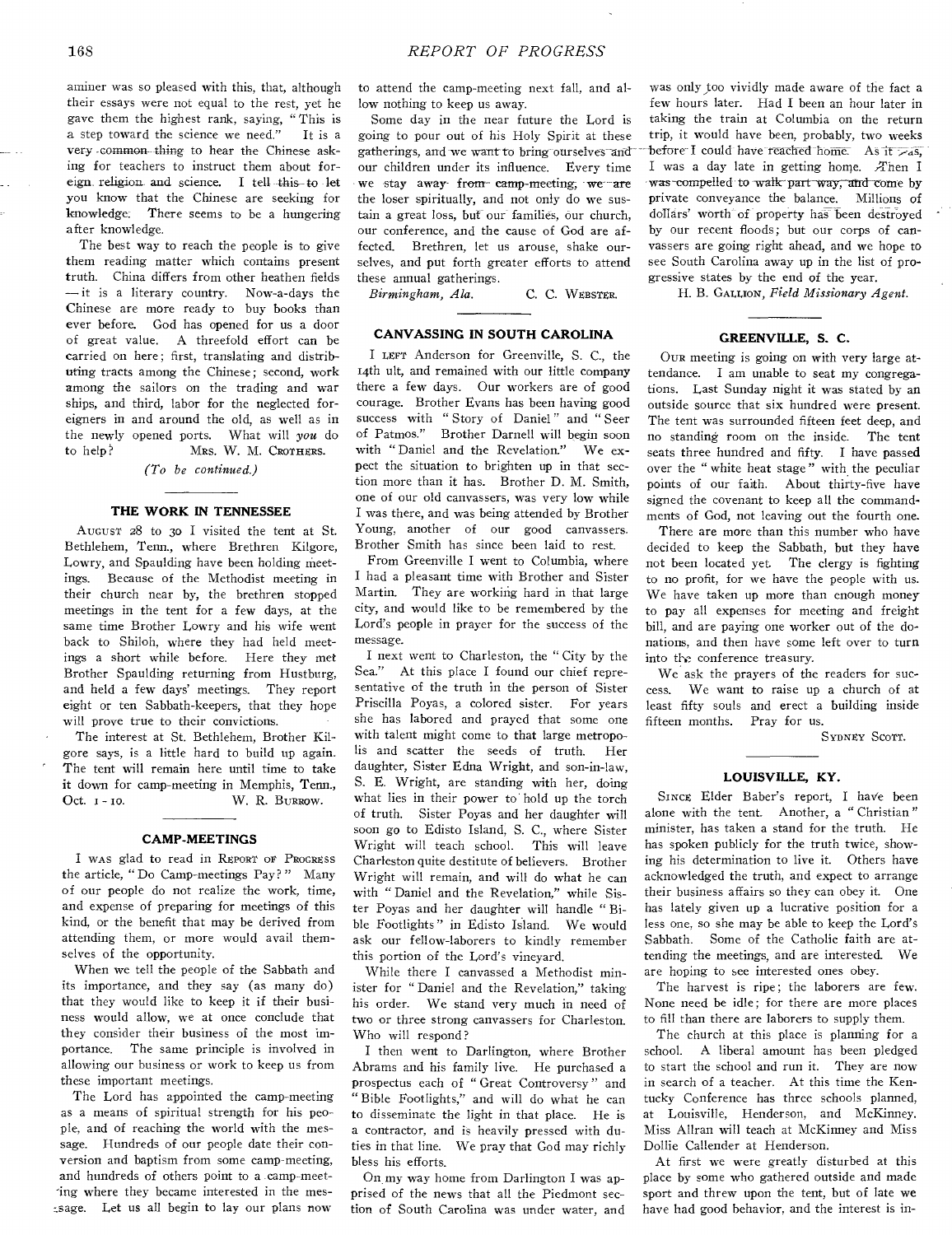creasing. The congregation here is planning to repaint and paper their church.

Since at the Union Conference in Nashville, Kentucky was organized into a separate conference, we have seen no reason to regret the action taken; but on the contrary, have reasons to believe the Lord was working to carry forward his message. This can be seen by comparing the conditon at the time, with the work in this field since. Kentucky has had three tent companies running all the season. At that time the canvassers were minus. The list through the past few months shows quite a change in the report; talent which was lying dormant has been put to work.

I have not seen the tents of the other companies. This one supplied by the California Conference, is the best I ever saw. It is " tan textol" top and turns water like a tin roof. It is cooler, and softer on the eyes, than the plain white duck. I would advise our people in purchasing to always purchase tan textol for assembly tent.

WALTER JONES.

#### **KENTUCKY TITHE For July**

| For July                                                      |               |
|---------------------------------------------------------------|---------------|
| $H$ enderson                                                  | \$17.58       |
| McKinney                                                      | 21.25         |
| Louisville, No. 2.                                            | 98.80         |
| Eddyville                                                     | 2.45          |
| Lexington $(col.)$                                            | 75.36         |
| Grove                                                         | 1.56          |
| Bowling Green                                                 | 22.00         |
| Individuals                                                   | 69.83         |
| Bowling Green $\text{(col.)} \dots \dots \dots \dots$         | 1.06          |
| $Total \dots \dots \dots \dots \dots \dots \dots \dots \dots$ | 310.79        |
| For August                                                    |               |
| Henderson                                                     | \$13.03       |
|                                                               | 31.66         |
|                                                               | 119.28        |
| $Richmond$                                                    | 0.00          |
| Sand Hill                                                     | 3.85          |
| Individuals                                                   | 27.23         |
| Campbellsville                                                | 8.00          |
| $\overline{m}$ . $\overline{1}$                               | $\sim$ $\sim$ |

Total .. ........................\$212.05 MRS. CLARA RUSSELL, *Treasurer. Moreland, Ky.* 

#### **HELP FOR THE WORK IN ATLANTA, GA.**

Ir a man was drowning in a river, and saw that he could not get out, he would call for help. Help is what we need in Atlanta. Our building should have been up before this time; but for some reason we have been delayed. Perhaps when we get all the means we need, other things will move along in our favor.

It is true that we have been calling for help ; but how miserable we would be if there were no one for us to help! " Give, and it shall be given unto you; good measure, pressed down, and shaken together, and running over, shall men give into your bosom." Before this great blessing is given, we must first give, and it shall be given unto us; for the Lord is not slack concerning his promises.

Do not give grudgingly or of necessity; for God loveth a cheerful giver. Offer willingly unto the Lord. "But who am I, and what is my people, that we should be able to offer so willingly after this sort? For all things come

## **REPORT OF WATCHMAN WORKERS For Week Ending Aug. 22, 1908**

| Agent                                                                  |  | Net<br>Ivet<br>Hrs. Copies Value Profit |
|------------------------------------------------------------------------|--|-----------------------------------------|
| C L Belue  4 22 \$ 2 90 \$ 1 43<br>Wm J Keele 2 wks 20 253 23 00 14 95 |  |                                         |
| Total   24 275 25 90 16 38                                             |  |                                         |

of thee, and of thine own have we given thee." Chron. 29:14.

" The multitude of them that believed were of one heart and of one soul; neither said any of them that aught of the things which he possessed was his own; but they had all things common." Acts 4:32.

When we allow the Holy Spirit to have possession of our being, we will allow him to have possession of our means. " Had those to whom God has given great light and many opportunities done the work that he desires them to do, there would to-day be memorials all through the Southern field,— churches, sanitariums, and schools."— *Test., Vol. 7, p. 222.* 

Brethren and sisters, is it time to build? If so, help us with your means. If the Lord is soon to come, is it not time that something was done for the Southern field? God will reward you, when he comes to make up his jewels. Let us do all that we can to push the work. Send all donations to Southern Missionary Society, Madison, Tenn.

W. H. SEBASTIAN.

#### **THE NEW UNITED STATES HISTORY**

THE new "United States History in the Light of Prophecy," by Prof. F. S. Bunch, may be used as a text-book in our schools this coming year. On account of delays, the book has not yet been completed, and so cannot be sent out in bound• form this year. However, very nearly two hundred pages will be ready for use at the beginning of the school year, and the balance of the work will be forwarded to the teachers in due time, so that there will be no interruption in carrying forward the class work during the year. There will be about 35o pages in the book, and the installments will be forwarded post-paid for the price of \$i.00 for the complete work. Quite a number of our teachers have used the book as far as printed, and speak very highly of it.

Orders for the book should be sent to Prof. M. E. Cady, College Place, Wash., as the book is being printed by the Walla Walla College Press.

#### **OBITUARY**

DILLARD M. SMITH, one of our faithful canvassers, died at the home of Sullivan Wareham at Greenville, S. C., Friday, August 21, and was laid to rest Sabbath, Aug. 22. Brother Ira Young, another of our faithful canvassers, has been willing to stay from the canvassing field for a time to care for this brother in his last sickness. Brother Smith died in the blessed hope of soon being awakened by the Life-giver.

Words of comfort were spoken by the writer. R. T. NASH.

## **CANVASSING REPORT Southern Union Conference**

| <i>NAME—</i>                         |     | Book Hours Value     | Deliv'd  |  |  |  |
|--------------------------------------|-----|----------------------|----------|--|--|--|
| ALABAMA CONFERENCE                   |     |                      |          |  |  |  |
| W A NelsonBFL BS                     | 36  | $$4I$ 00             | \$185    |  |  |  |
| R F ThompsonBFLBS                    | 26  | 27 00                | I 00     |  |  |  |
| W H SwaitBFL                         |     | $\overline{a}$<br>50 | 16 00    |  |  |  |
|                                      |     |                      | 500      |  |  |  |
|                                      | 9   | 38 70                |          |  |  |  |
| P W PaulsonD&R BFL                   | 23  | 2I.<br>20            | 20 25    |  |  |  |
| Carl Matthews BFL                    | 36  | 1650                 | 27 50    |  |  |  |
| KENTUCKY CONFERENCE                  |     |                      |          |  |  |  |
|                                      |     |                      |          |  |  |  |
| James Dutch D&R                      | 36  | 90                   | 20 40    |  |  |  |
| Mrs Nellie EvansBFL                  |     |                      | 3 00     |  |  |  |
| $S$ N Yates $CK$                     | 2Q  | 26 30                | 370      |  |  |  |
| Dollie H CallenderD&R                | 6   |                      | 15 00    |  |  |  |
|                                      | 37  | 14 90                | 2<br>50  |  |  |  |
| Warren Judson D&R BS                 | 40  |                      | 51<br>50 |  |  |  |
| Mrs Mattie Thorntoncк                | 25  | II 75                |          |  |  |  |
| M J WeberBFL                         | 58  | 350                  | 7985     |  |  |  |
| Anna Smitzler CK                     | 3   | 3 00                 |          |  |  |  |
| Chas Romines D&R                     | 12  | 50 25                |          |  |  |  |
|                                      | 24  | 75                   | 56 25    |  |  |  |
| Mrs Alice ReynoldsBFL                | 44  | 625                  |          |  |  |  |
| Ruth E. JonesCK                      | 6   | 800                  | 11 OO    |  |  |  |
| M Wheeler BFL                        | 44  | 70<br>IJΓ            | 10 70    |  |  |  |
| Charlsey Allran BFL                  | 29  | 5 20                 | 42 95    |  |  |  |
| LOUISIANA CONFERENCE                 |     |                      |          |  |  |  |
| W E Lane 2 wksBRCK                   | 27  | 18 50                | 39 00    |  |  |  |
| C L Collison D&R BR MISC             | 40  | 26 70                | 26 70    |  |  |  |
| T<br>H Anderson 2wksBFL              | 74  | 74 00                | 20 00    |  |  |  |
| J P Campbell 2wkssofp                | 30  | 50 00                | 54 45    |  |  |  |
| O F Frank 2 wksD&R                   | 30  | 34 50                | 36 85    |  |  |  |
| Wm Olmstead 4wksGC                   | 159 | 115 00               | 25 00    |  |  |  |
| MISSISSIPPI CONFERENCE               |     |                      |          |  |  |  |
| W H Walters MISC                     | 50  |                      | 30 00    |  |  |  |
|                                      | 37  | 39 00                |          |  |  |  |
| Louis Thomas BFL<br>Virgil Smith D&R | 20  | 14 00                | 14 OO    |  |  |  |
| W H<br>HaddonD&R BFL                 | 30  | 10 00                | 4 00     |  |  |  |
| Ella Johnson CK NTP                  | 20  |                      |          |  |  |  |
| A A Johnson $CK$ sofp                |     | 29 95<br>24 80       | 295      |  |  |  |
|                                      | 20  |                      | I 75     |  |  |  |
| <b>RECAPITULATION</b>                |     |                      |          |  |  |  |
| Alabama Conference                   | 130 | 146 90               | 71 65    |  |  |  |
| Kentucky Conference                  | 393 | 151 60               | 29685    |  |  |  |
| Louisiana Conference                 | 360 | 318 70               | 202 00   |  |  |  |
| Mississippi Conference               | 186 | 117 75               | 52 70    |  |  |  |
|                                      |     |                      |          |  |  |  |

Total  $\ldots$   $\ldots$   $\ldots$   $\ldots$   $\ldots$   $\ldots$   $\ldots$   $\ldots$   $\ldots$   $\ldots$   $\ldots$   $\ldots$   $\ldots$   $\ldots$   $\ldots$   $\ldots$   $\ldots$   $\ldots$   $\ldots$   $\ldots$   $\ldots$   $\ldots$   $\ldots$   $\ldots$   $\ldots$   $\ldots$   $\ldots$   $\ldots$   $\ldots$   $\ldots$   $\ldots$   $\ldots$   $\ldots$   $\ldots$   $\ldots$   $\ldots$ 

#### **Southeastern Union Conference**

| CUMBERLAND CONFERENCE                    |                  |                |       |                  |
|------------------------------------------|------------------|----------------|-------|------------------|
| H S Miller 3wksD&R<br>B F Sedore 2wksBFL | 38<br>71         | 71 50<br>21 00 |       | 140 25<br>108 80 |
| S F ReederBFL                            | 44               | 18 00          |       | 40               |
| Harry Watt GP                            | 47               | 14 50          |       | 4 50             |
|                                          | 25               | 23 75          |       |                  |
| C M Emmerson 2wks. BFL                   | 20               | 1740           |       | 54 40            |
| A D Day 2wksBFL NTP                      | 13               | 8 20           |       | 2 10             |
| J A Caldwell2wksBFL MISC                 | 65               | 19 45          |       | 49 80            |
| Ernest Haskell CK                        | 40               | 15 35          |       | 680              |
| <b>FLORIDA CONFERENCE</b>                |                  |                |       |                  |
| Mrs Rosa Bishopsofp                      | 16               | 18 00          |       | 4 0 0            |
| J H Robison MISC                         | 8                |                | 6 75  | 175              |
| Maggie Achenbach2wksCK                   | 50               | 33 65          |       | 10 40            |
| John P CampbellsofP                      |                  |                |       | 2185             |
| Wm K Achenbach. .BR CK                   | 22               | 25 20          |       | 15 70            |
| W H Branson MISC                         | 40               | 82 95          |       | 185              |
| <b>GEORGIA CONFERENCE</b>                |                  |                |       |                  |
|                                          |                  | $\overline{a}$ |       |                  |
| J A SudduthBFL                           | 24               | 10 50          |       |                  |
| Albert Benson D&R                        | $\overline{2}$   |                | 125   |                  |
| J D Andrewscc                            | 39               | 15 00          |       | 50               |
| Wm McConnell ck                          | 33               |                |       | 28 90            |
| Albert Cochran  D&R                      | Ħ                |                | 750   | 50               |
|                                          | $\boldsymbol{z}$ |                |       | 8 <sub>50</sub>  |
| Mrs A L ManousD&R                        | 5                |                | 4 00  | 4 00             |
| RECAPITULATION                           |                  |                |       |                  |
| Cumberland Conference 363                |                  | 209 15         |       | 367 05           |
| Florida Conference                       | 136              | 166 55         |       | 55 15            |
| Georgia Conference                       | 116              |                | 38 25 | 42 40            |
| Total   615 413 95 464 60                |                  |                |       |                  |